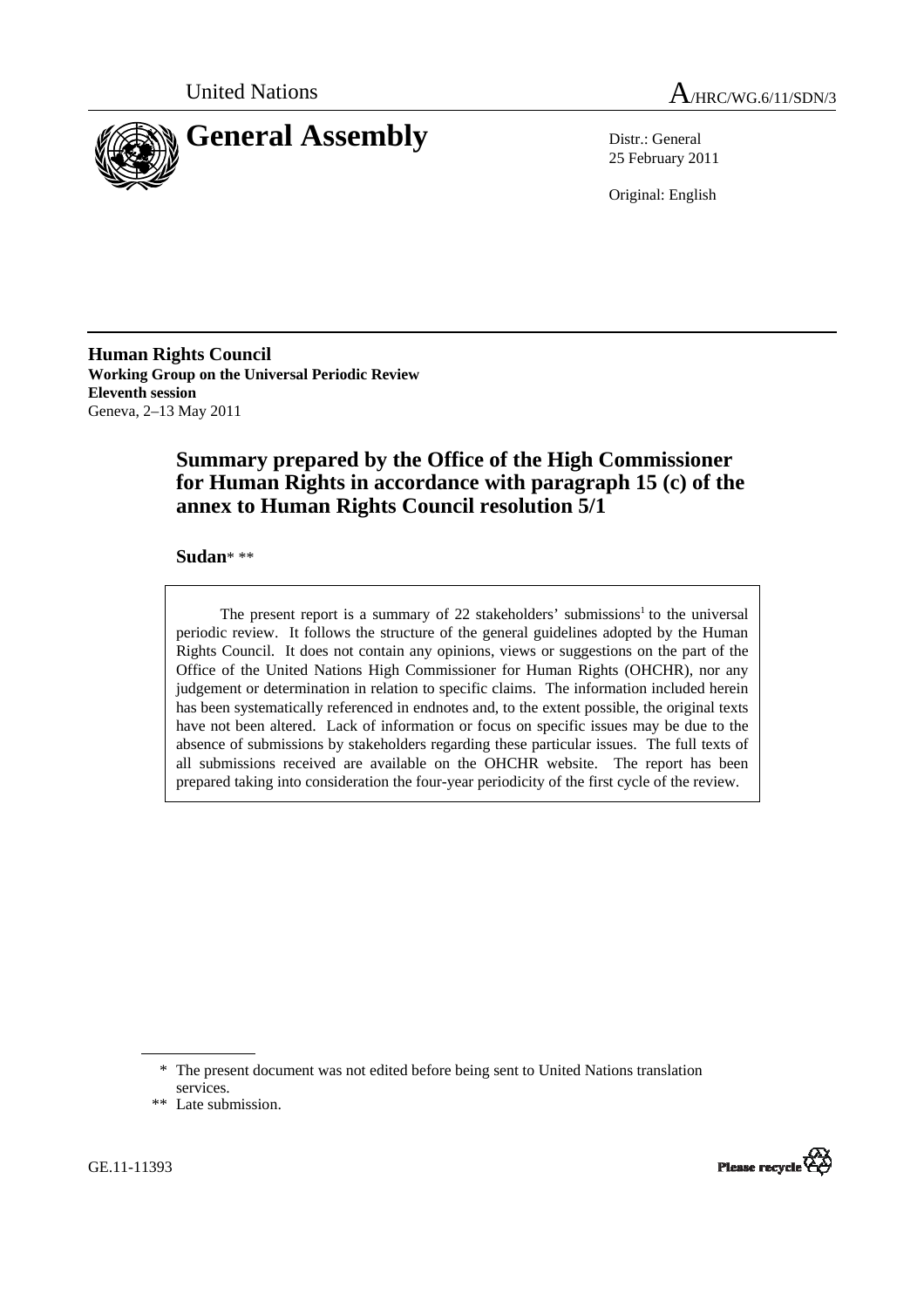# **I. Background and framework**

## **A. Scope of international obligations**

1. Amnesty International (AI) recommended that the Sudan ratify the Convention on the Elimination of All Forms of Discrimination against Women (CEDAW) and its Optional Protocol; the Protocol to the African Charter on Human and Peoples' Rights on the Rights of Women in Africa; the Second Optional Protocol to the International Covenant on Civil and Political Rights (ICCPR-OP2); the Convention against Torture and Other Cruel, Inhuman or Degrading Treatment or Punishment (CAT); and the International Convention for the Protection of All Persons from Enforced Disappearance and accept the competence of the Committee under articles 31 and 32.<sup>2</sup>

2. The Centre on Housing Rights and Evictions (COHRE) recommended that the Sudan ratify international human rights instruments to which it was not a party, and which included the Optional Protocol to the International Covenant on Economic, Social and Cultural Rights; the Optional Protocol to the International Covenant on Civil and Political Rights; the ICCPR-OP2; the CEDAW; and the International Convention on the Protection of the Rights of All Migrant Workers and Members of their Families.<sup>3</sup>

3. Joint submission 7 (JS7) recommended that the Sudan sign and ratify the CEDAW and ratify the CAT.<sup>4</sup> Joint submission 9 (JS9) made a similar recommendation.<sup>5</sup> Joint submission 3 (JS3) also recommended the signing and ratification of the CEDAW with reservations to articles of this instrument that were incompatible with Sudanese ethics and principles.<sup>6</sup>

## **B. Constitutional and legislative framework**

4. Stating that the 2005 Interim National Constitution of the Republic of the Sudan  $(INC)$  includes a comprehensive Bill of Rights, $7$  the Darfur Relief and Document Centre (DRDC) called for the conformity of all laws with the Bill of Rights.<sup>8</sup> JS7 and JS9 recommended that all laws be revised in accordance with the  $INC<sup>9</sup>$  and the treaties to which the Sudan is a party.<sup>10</sup> Joint submission 2 (JS2) recommended a comprehensive review of the law making and reform process. $11$ 

5. JS2 called for public debate and consultation with civil society and experts with a view to identifying areas and mechanisms for the effective protection of human rights in the future Constitution.12

6. Human Rights Watch (HRW) recommended, in relation to Northern Sudan, that the Government of National Unity (GoNU) urgently enact genuine reforms to the National Security Act in line with the Comprehensive Peace Agreement (CPA) and the Sudan's international obligations.<sup>13</sup>

7. JS2 stated that the legal definitions of genocide, war crimes and crimes against humanity in the Armed Forces Act of 2007 and other relevant legislation were not in line with internationally recognised definitions.<sup>14</sup> It recommended legislative changes providing for effective accountability.15

8. COHRE stated that the Sudan should be urged to consolidate and finalise pending Peace Agreements.<sup>16</sup> The Society Studies Centre (SSC) stated that peace talks in Doha were relatively slow.17 It recommended that parties bring an end to the violence in Darfur and reach an inclusive peace agreement.18 The Islamic Human Rights Commission (IHRC)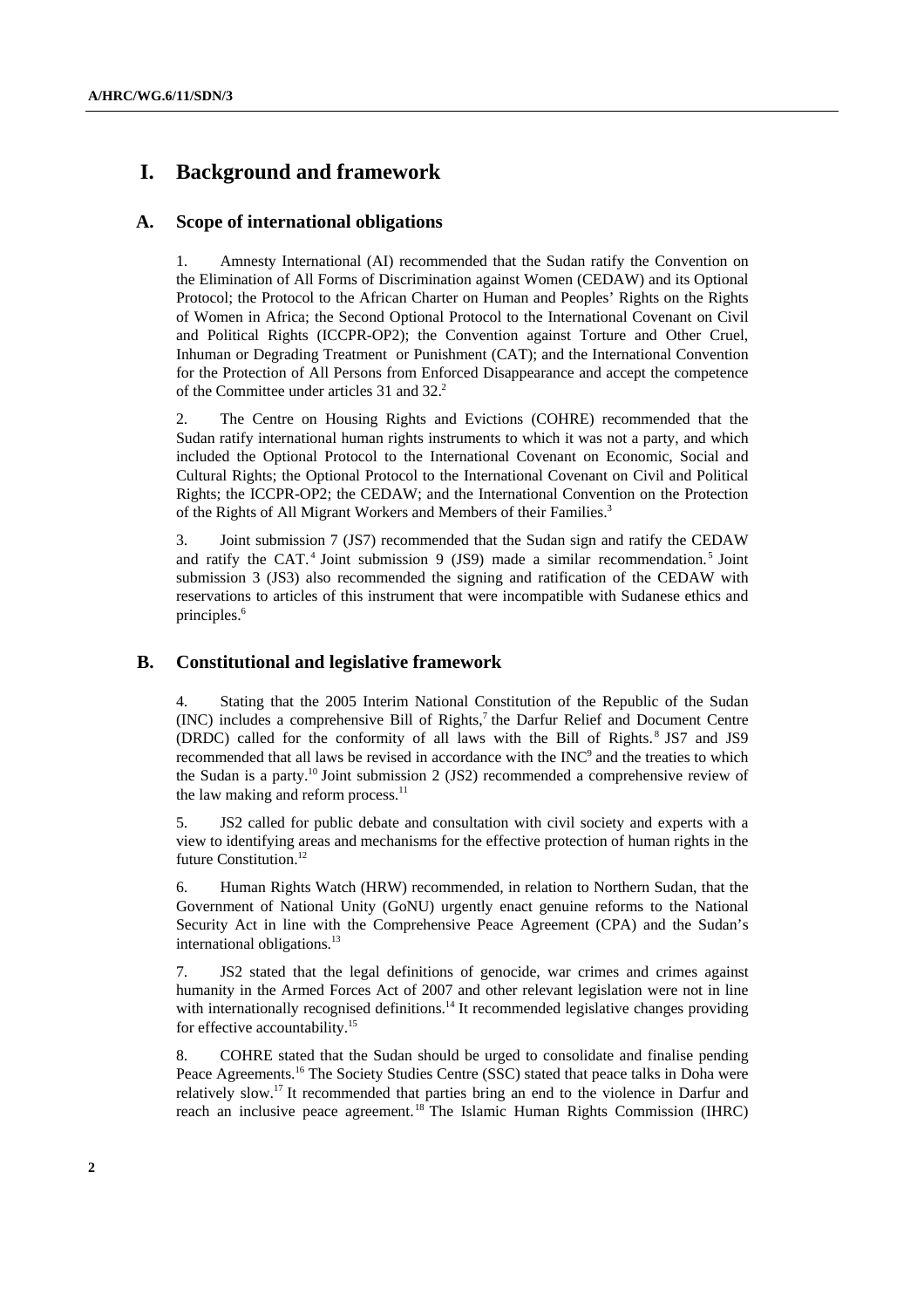recommended that the GoNU take more positive action in dealing with the conflict in Darfur.<sup>19</sup>

9. JC called for the end to the crisis in Darfur and compliance with the Status of Forces Agreement to enforce protection and non-violence in the Darfur region. JC recommended that the Sudan attempt to resolve problems with the "rebels" in an amicable way.<sup>20</sup>

### **C. Institutional and human rights infrastructure**

10. JS7 stated that while the INC made provisions for six commissions to monitor human rights and to receive complaints of alleged violations, these commissions were yet to be established.<sup>21</sup> It recommended the establishment of these institutions, budgetary allocation for their functioning, and mandatory involvement of civil society in their work.<sup>22</sup>

11. Joint submission 8 (JS8) stated that the Southern Sudan Human Rights Commission was not in conformity with the Paris Principles.<sup>23</sup>

### **D. Policy measures**

12. Joint submission 1 (JS1) stated that the GoNU did not have specific programmes for orphans even though Government funding existed.<sup>24</sup>

13. Joint submission 6 (JS6) stated that a policy framework and guidelines for the creation and maintenance of a protective environment for the vulnerable sections of the community and a follow-up mechanism to monitor the human rights situation on the ground should be developed.<sup>25</sup>

## **II. Promotion and protection of human rights on the ground**

### **A. Cooperation with human rights mechanisms**

#### **Cooperation with special procedures**

14. AI stated that the Independent Expert on the situation of human rights in the Sudan (Independent Expert) was the only mandate that could provide a comprehensive overview of the human rights situation<sup>26</sup> and recommended that the Sudan continue to cooperate with the Independent Expert.<sup>27</sup>

15. AI stated that requests in 2008 and 2009 for a visit by the United Nations Working Group on Enforced or Involuntary Disappearances have been disregarded by the Sudan. It recommended that the Sudan accept, without delay, outstanding mission requests by the Special Procedures, in particular the Working Group on enforced or involuntary disappearances.<sup>28</sup>

## **B. Implementation of international human rights obligations, taking into account applicable international humanitarian law**

### **1. Equality and non-discrimination**

16. Joint submission 5 (JS5) stated that Articles 151 and 152 of the 1991 Criminal Code, which referred to public order, were inconsistent, discriminatory and publically humiliated women.<sup>29</sup> AI stated that these laws were vague and that the public order police had wide discretion to determine what constituted "indecent or immoral" dress or behaviour. AI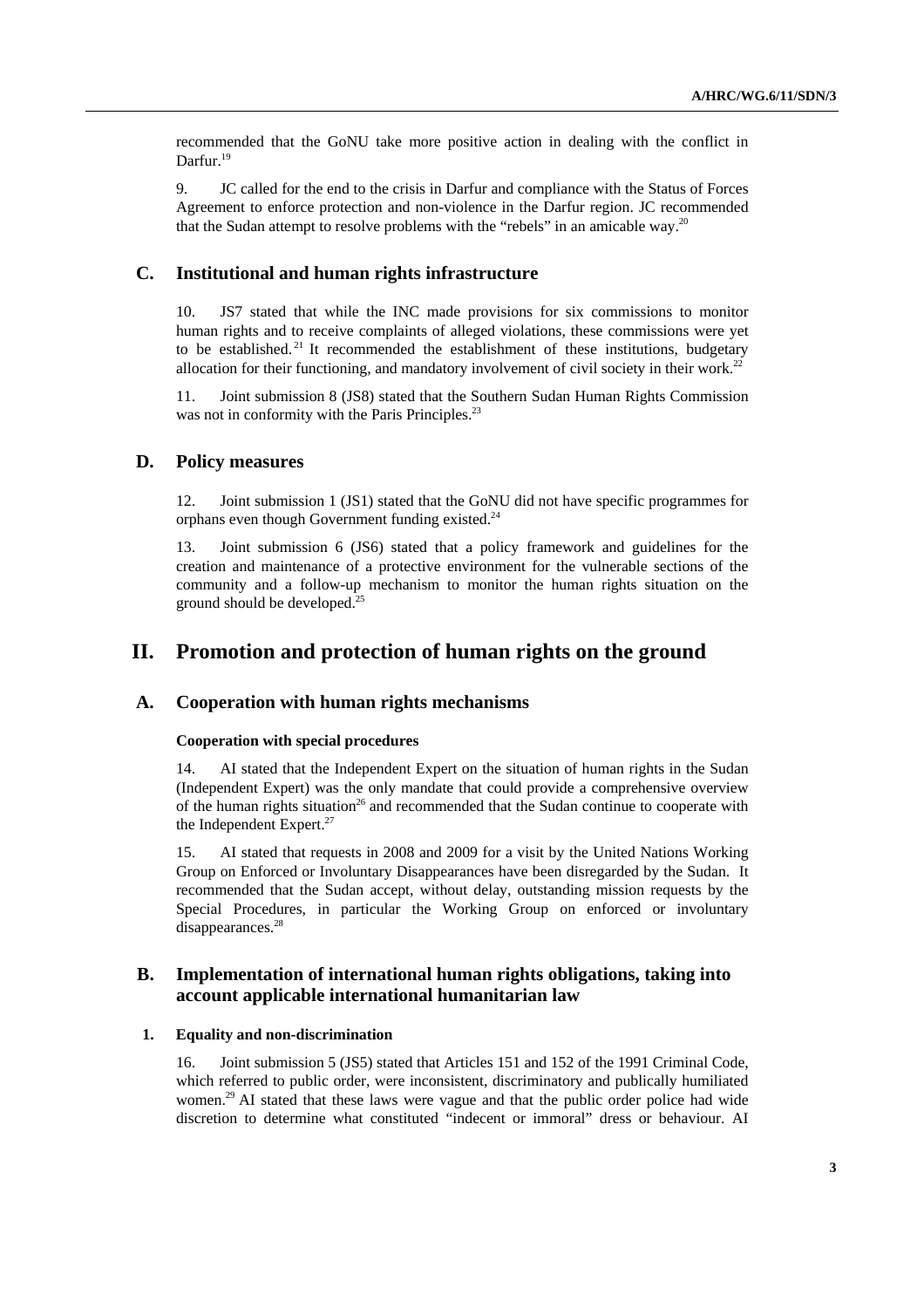recommended the repealing of these laws and an investigation into allegations of human rights violations by the public order police. $30$ 

17. JS1 stated that unlike male children, female children were not entitled to inherit from their deceased father's estate.<sup>31</sup> JS8 stated that widows were prevented from inheriting the property of their deceased husbands. $32$ 

18. Minority Rights Group International (MRG) expressed concern at a statement by the Minister for Information of the GoNU, broadcasted by State media, that Sudanese originating from the South of the country would have no citizenship rights in the North if the South voted for independence in a referendum.33 MRG asserted that an estimated 1.5 million Southerners were living in Northern Sudan, many of whom had no affective or practical connection to the South.34 MRG recommended that the GoNU refrain from any steps to deny citizenship to Southerners, in case of a vote in favour of independence by the South. $35$ 

#### **2. Right to life, liberty and security of the person**

19. JS5 noted that although Article 36 of the INC restricted the use of the death penalty for those under the age of 18, it did not exempt children from the death penalty in the event of "hudud" crimes, including armed robbery.36

20. AI referred to documented cases of executions of death sentences and recommended an immediate moratorium on executions; $37$  a commutation of all death sentences to terms of imprisonment; $38$  and a clear prohibition of the death penalty for juveniles. $39$ 

21. DRDC stated that torture was widely used by the Sudan's security forces within the context of the armed conflict in Darfur, and was intensively used in the aftermath of the attack on Khartoum in May 2008 by the Darfur insurgent group Justice and Equality Movement (JEM).<sup>40</sup>

22. HRW stated that in Darfur, in 2010, civilians were attacked, in violation of international humanitarian law. 41 It recommended an end to all deliberate and indiscriminate attacks against civilians in Darfur and other violations of international humanitarian law; and that those responsible be held to account.<sup>42</sup>

23. AI stated that the National Intelligence and Security Service (NISS) has extensive powers to arrest and detain, as well as to search and seize, pursuant to the 2010 National Security Act (NSA).<sup>43</sup> NISS agents were allowed to detain people for up to four and a half months without judicial oversight which enabled them to commit human rights violations such as torture and other ill-treatment and to extract "confessions" under duress.<sup>44</sup> AI noted that the NSA also maintained immunity for NISS agents from prosecution and disciplinary action for all acts committed in the course of their work.45 AI recommended that the NSA be repealed; that there be institutional and legislative reform of the NISS to reduce its powers of arrest and detention and to establish a judicial oversight mechanism; and the lifting of all immunities to members of the NISS and their collaborators.<sup>46</sup> Joint submission 4 (JS4) recommended inter alia adequate reparation for the victims.47

24. AI stated that in Darfur the NISS had continued to carry out arbitrary arrests and to hold people in incommunicado detention. Those in detention have been subjected to torture and ill-treatment, particularly those suspected to be members of armed opposition groups and internally displace persons.<sup>48</sup>

25. JS4 stated that NISS have systematically intimidated and ill-treated human rights defenders and civil society activists.<sup>49</sup> It recommended that reprisals against these persons be put to an end.<sup>50</sup>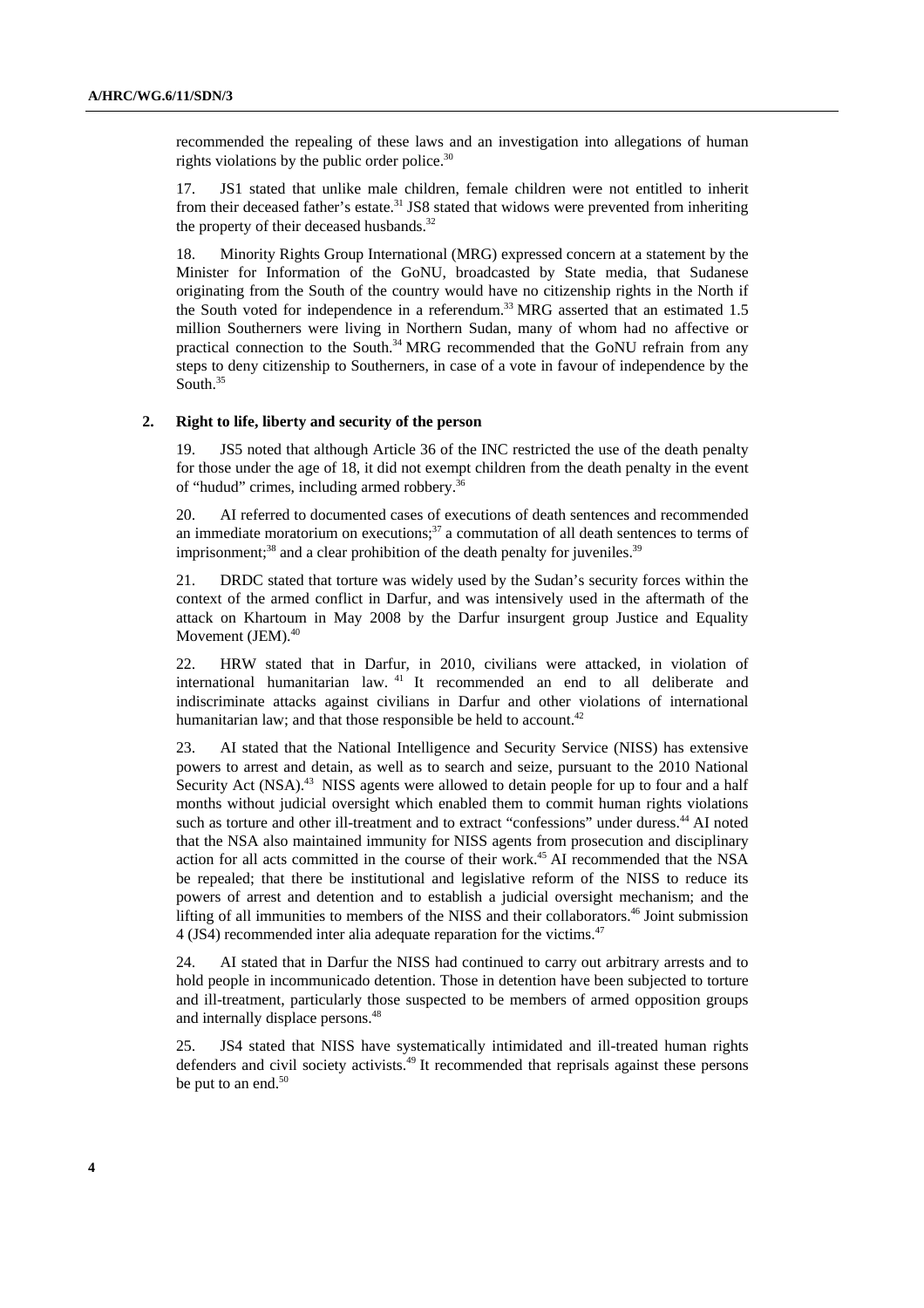26. HRW stated, in relation to Southern Sudan, that throughout the elections process in 2010, security forces engaged in widespread intimidation, arbitrary arrest, detention, and mistreatment of opponents of the Sudan People's Liberation Movement (SPLM) as well as of election observers and voters. HRW recommended that soldiers receive instructions on human rights standards, and information on their accountability for human rights violations.<sup>51</sup>

27. The Society for Threatened Persons (STP) stated that in Southern Sudan increasing inter-tribal violence threatened stability and that the Sudan People's Liberation Army (SPLA) has failed to provide sufficient protection to the civilian population.<sup>52</sup> JS3 stated that these tribal clashes targeted women and children and resulted in a number of people being killed or displaced.<sup>53</sup> It recommended that the root causes of inter-tribal conflicts be addressed; the allocation of more funds and increased support for the disarmament, demobilization and reintegration of ex-combatants; that special attention be given to the study of the increasingly spreading xenophobia phenomena in Southern and Western Sudan and its damaging effects on peace and security;<sup>54</sup> and a peace conference with the objective of solving tribal conflicts.55

28. JS2 stated that Article 149 of the 1991 Criminal Code defined rape with reference to adultery, noting that this created confusion over evidentiary requirements for a prosecution, and that women are put at risk of facing prosecution for adultery where rape cannot not be proved.56 JS2 also noted that "domestic rape", "forms of sexual harassment" and "certain types of female genital cutting/mutilation" do not constitute criminal offences in the Sudan.<sup>57</sup> It recommended legislative changes which should include changing the definition of rape, criminalising marital rape, and making all forms of sexual violence a criminal offence.58 The Christian Solidarity Worldwide (CSW) also recommended a review of the legislation along similar lines, in particular Articles 145 and 149 of the Criminal Code.<sup>59</sup>

29. CSW stated that rape continued to be a problem in camps for internally displaced persons (IDPs) in Darfur with incidents most often occurring when women left the camps to collect firewood for cooking.<sup>60</sup> Referral mechanisms for victims of sexual assault have largely disappeared and all organisations that had significant medical response capability in this area were amongst those expelled.<sup>61</sup> CSW recommended that Sudan end impunity by taking robust action to punish perpetrators of rape. $62$ 

30. CSW stated, in relation to Northern Sudan, that the Sudanese Parliament, on August 2010, called for the punishment of  $Zina^{63}$  including the stoning to death of adulterers or those accused of having extra-marital affairs, and the promotion of early marriages and polygamy.<sup>64</sup> CSW stated that flogging and Zina punishments were in violations of Article 7 of the ICCPR, and that the encouragement of early marriages could amount to a violation of Sudan's obligations arising from the CRC.<sup>65</sup> CSW recommended that practice and legislation that impacted on women and children reflect Sudan's obligations under international law.<sup>66</sup>

31. JS5 stated that Article 13 of the "draft Child Act" which prohibited and criminalized female genital mutilation (FGM) was withdrawn prior to adoption, despite Sudan's strategy and its national, regional and international obligations to eliminate FGM. 67 Jubilee Campaign (JC) stated that in February 2009, "Sunna", one of three kinds of FGM that removed "the hood and part of the clitoris", was legalised<sup>68</sup> and recommended the abolition of this law and the eradication of this practice, by raising awareness of their effects and educating communities.<sup>69</sup> JS3 made a similar recommendation.<sup>70</sup>

32. Noting an escalation of gender-based violence in Southern Sudan and a reported increase of physical abuse of women and children in the home, $71 \text{ CSW}$  recommended increased efforts to raise awareness and education of the police and general public about gender-based violence.72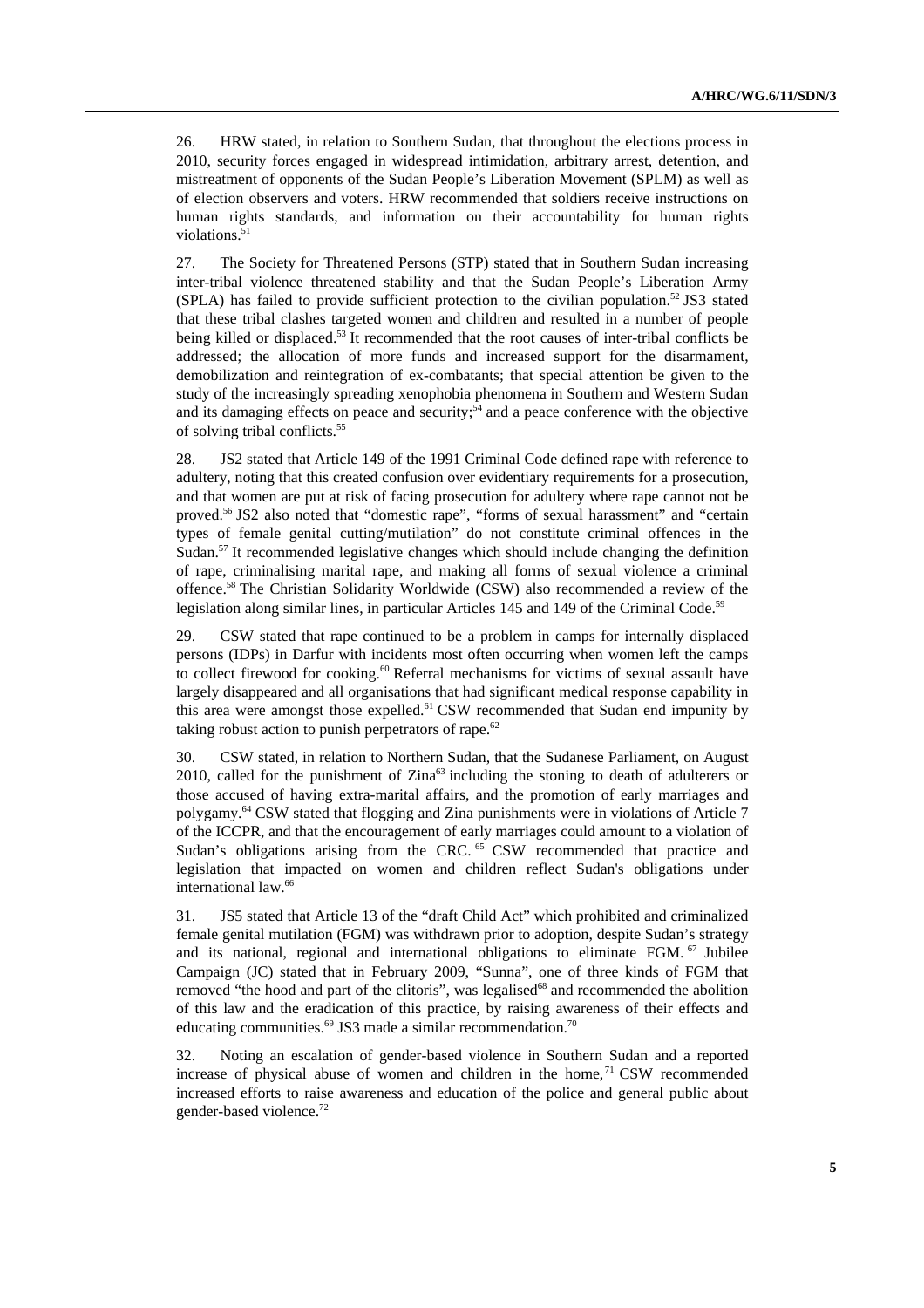33. JS3 stated that 89 children were involved in the JEM attack in 2008 and indicated that all warring parties should abandon the military conscription of children and refrain from using child soldiers.73

34. The Global Initiative to End All Corporal Punishment of Children (GIEACPC) stated that corporal punishment was explicitly prohibited in Southern Sudan<sup>74</sup> while it was lawful in Northern Sudan both in the home and in penal institutions.<sup>75</sup> While the Child Act prohibits "cruel penalties" in schools in Northern Sudan, it did not explicitly prohibit all forms of corporal punishment.76

35. JS8 stated that in Southern Sudan there were many orphaned children living on the streets and who were beaten by the police whenever there were complaints of robbery or burglary.<sup>77</sup> Most of these children were victims of abuse and rape and did not receive any medical care.78

#### **3. Administration of justice, including impunity, and the rule of law**

36. AI stated that in Darfur, civilians regularly came under attack as a result of inter alia aerial bombing by Government forces.<sup>79</sup> DRDC stated that the police, security and armed forces were granted amnesty from criminal liability for crimes committed in Darfur, through two Presidential Decrees issued on 10 April 2005 and 11 June 2006, which amended the 1991 Criminal Procedure Act and the 1986 People's Armed Forces Act. DRDC indicted that as a consequence of these provisions, human rights violations in Darfur were committed with full impunity.<sup>80</sup>

37. AI stated that the three persons under warrant of arrest by the International Criminal Court (ICC) remain in the Sudan.<sup>81</sup> AI and HRW recommended that the Sudan cooperate with the ICC and enforce the warrants of arrests issued by the Court.<sup>82</sup>

38. DRDC indicated that since 1989 Darfur had been under State of Emergency Regulations which exonerate military and security forces from any accountability for violations of human rights.<sup>83</sup>

39. JS8 stated that although the Interim Constitution of Southern Sudan provides for an independent judiciary, the latter lacks independence and the Government continues to influence court verdicts and sentences.<sup>84</sup> JS1 stated that the independence of the Judiciary was further compromised by corruption among its members and nepotism in the appointment of judges.<sup>85</sup>

40. DRDC referred to Article 10 of the 1993 Evidence Act, and stated that evidence obtained by unlawful means is not rejected by the court.<sup>86</sup> It furthermore mentioned Article 206 of the 1991 Criminal Procedure Act, which allows the admission of evidence and confessions extracted through torture, noting that this was also encouraged by the NSA and the 1997 Emergency and Public Safety Protection Act (Emergency Act).<sup>87</sup>

41. DRDC stated, in relation to Northern Sudan, that four Anti-Terrorism Special Courts (ATSCs) were established to try those accused of participating in the JEM attack on Khartoum. DRDC noted that the rules of procedure used by these courts were inconsistent with the universal human rights standards and fell short of satisfying minimum standards of justice in customary and international law. Accused were prevented from bringing habeas corpus petitions. The Judges systematically rejected requests from accused to consult in private with lawyers of their choice or to investigate allegations of torture and illtreatment.<sup>88</sup> STP expressed similar concerns.<sup>89</sup>

42. HRW stated that the GoNU had not provided accountability for human rights violations and other crime in Darfur.<sup>90</sup> It indicated that recommendations of the African Union's High Level Panel on Darfur were not implemented and promises to investigate and prosecute the most serious crimes in Darfur have not yielded any meaningful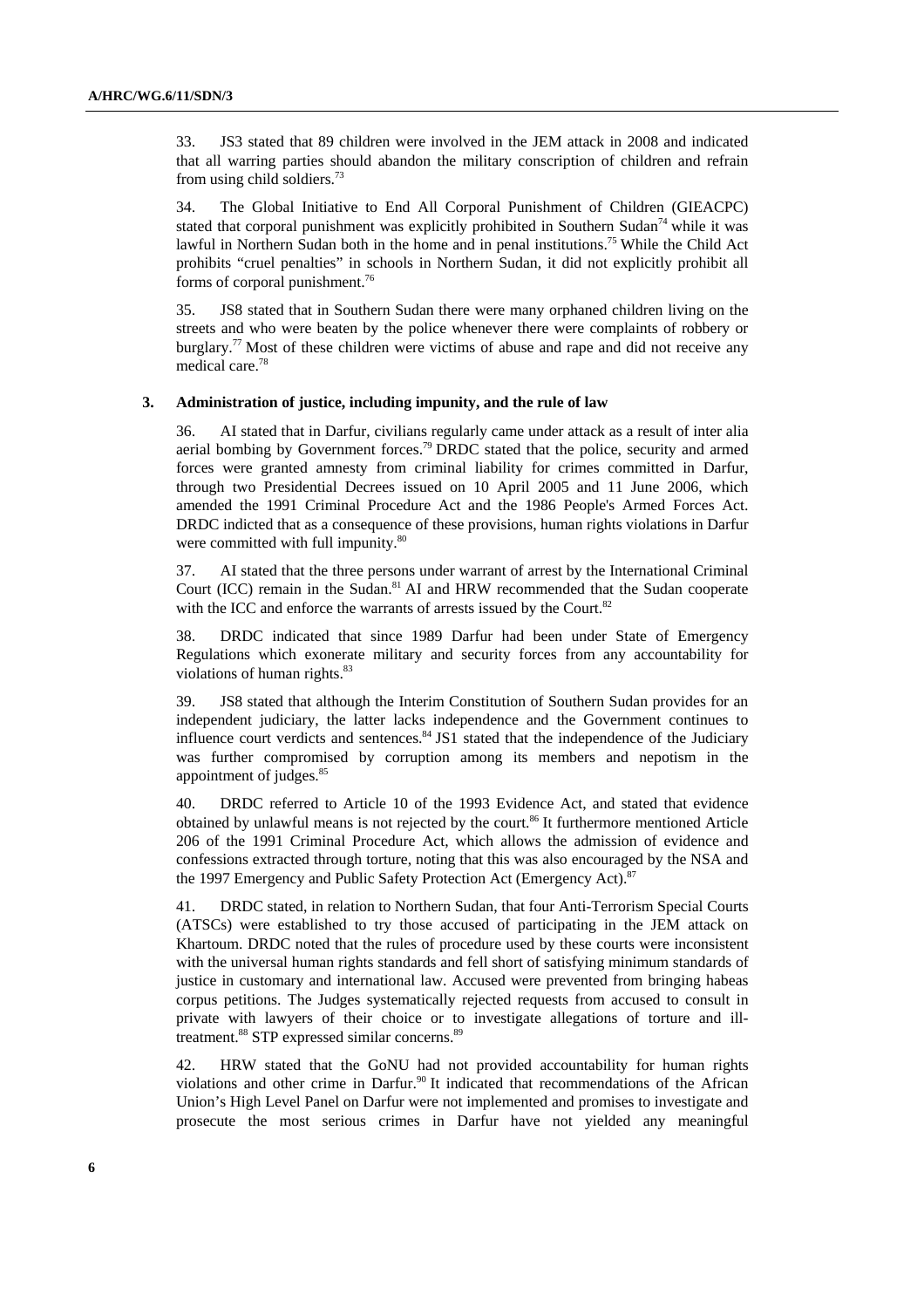prosecutions.91 STP stated that the commitment in 2004 to bring to justice the Janjaweed militias for massive human rights violations has not materialised, noting that instead, Janjaweed militias have been integrated into the officially recognized "Popular Defense Forces" (PDF) and into the "border guards".<sup>92</sup> STP added that a warrant of arrest issued by the ICC for a Janjaweed militia leader has been ignored by the Sudan. $93$ 

43. DRDC stated that the proceedings in Special Criminal Courts in Darfur lacked the minimum standards of justice and fair trial. 94 AI stated that following the state of emergency in the State of North Darfur in 2006, there were numerous arbitrary arrests with detainees held incommunicado and without charge. Despite the provisions in the Emergency Act which provided for the setting-up of special courts, such courts were yet to be set up leaving those detained under the Emergency Act without access to justice.<sup>95</sup> AI recommended that all detainees be brought promptly before a judge to review the legality and conditions of their detention and have the right to challenge the lawfulness of their detention before a court; and that there was rigorous compliance with international standards of fair trial, including in cases punishable by the death penalty.<sup>96</sup>

44. STP stated that the United Nations/African Union peacekeepers were denied access to Tabarat village by Sudanese Armed Forces to investigate a massacre which had resulted in the death of about 57 civilians, on 2 September  $2010.<sup>97</sup>$ 

45. JS1 indicated that there was a lack of equality before the law as the law was applied in a manner that favoured economically powered litigants, Government officials and top military personnel.<sup>98</sup> It added that courts did not recognise the rights of women to file for divorce, and that such cases were referred to chiefs who had the tendency to rule in favour of men.<sup>99</sup>

#### **4. Right to privacy, marriage and family life**

46. JS7 stated that the 1991 Penal Code of the Sudan (Act No. 8 1991) and the Penal Code adopted in Southern Sudan imposed criminal sanctions on some forms of sexual activity between consenting adults.<sup>100</sup> It recommended that the Sudan bring its laws in conformity with its international human rights obligations, by repealing all provisions which may be applied to criminalise sexual activity between consenting adults.<sup>101</sup>

47. JS6 stated that young girls often did not have a say in whether to marry and to whom they should marry, as these decisions were made by their parents. It indicated that while marriages involving young girls were illegal for decades, they remained common in the Sudan.<sup>102</sup>

#### **5. Freedom of movement**

48. Joint submission 10 (JS10) stated, in relation to the province of the Red Sea, that freedom of movement and the practice of civil and political rights, as guaranteed by the INC, were infringed.103 It indicated that while the state of emergency had been lifted, the measures imposed during the state of emergency were maintained.104

#### **6. Freedom of religion or belief, expression, association and peaceful assembly and right to participate in public and political life**

49. MRG stated that although the CPA stipulated that legislative steps would be taken to ensure that shari'a law would not apply to non-Muslims in Northern Sudan, all Sudanese in the North, including Christians and followers of traditional African religions, were subject to shari'a law. 105 CSW stated that there was a rapid rise in social pressures against Christians due to the application of shari'a law. 106 It expressed concern that apostasy remained a statutory crime under the 1991 Penal Code. CSW recommended that the GoNU uphold the exemption from shari'a law for non-Muslims; ensure the enjoyment of freedom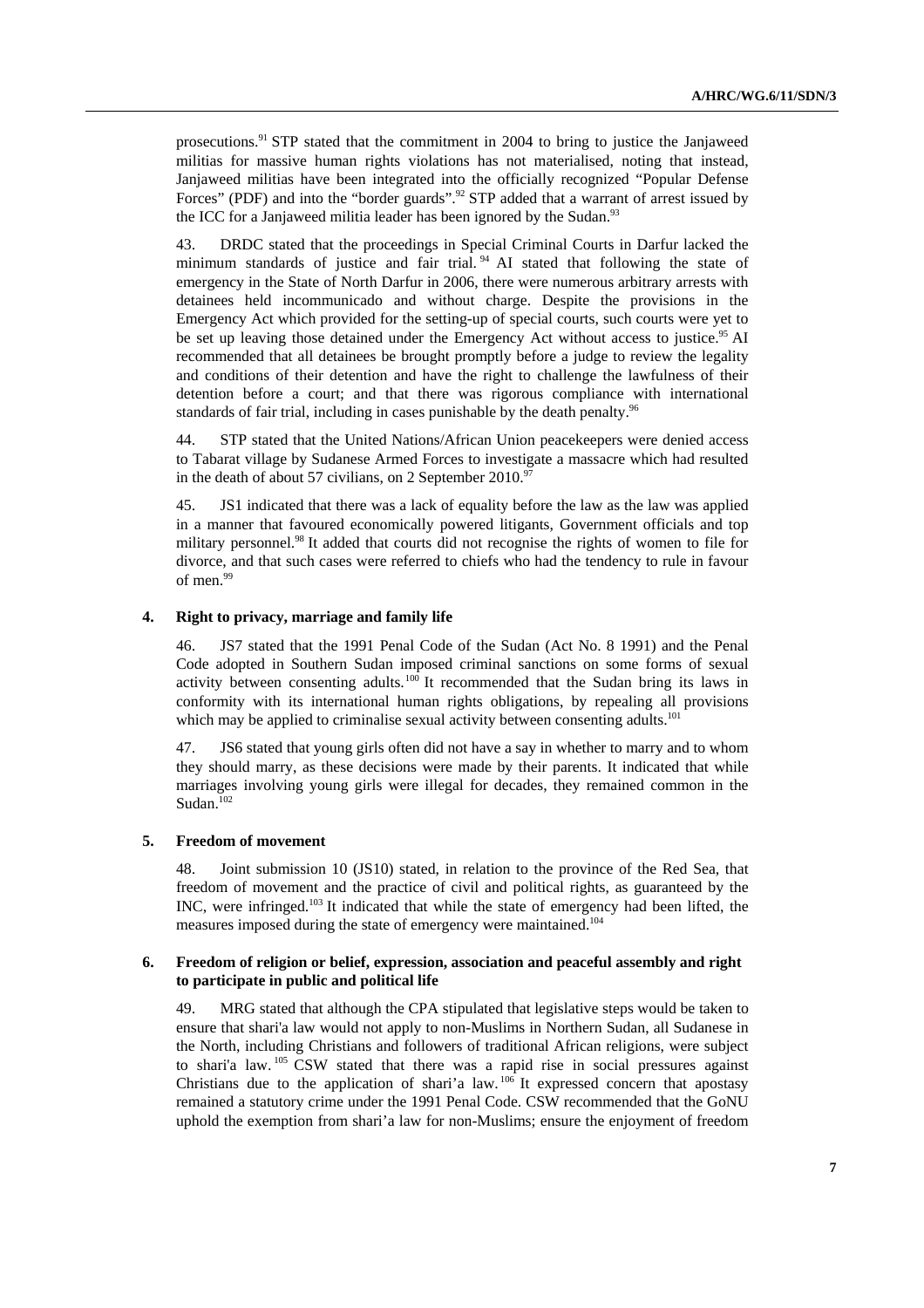of religion or belief; guarantee that religious minorities do not face discrimination or repression during the post-referendum era; repeal its apostasy law; and extend a standing invitation to the Special Rapporteur on freedom of religion or belief.<sup>107</sup> MRG recommended the enactment of legislation to guarantee full religious freedom rights to all in Northern Sudan, with particular mention of exemption from shari'a law for non-Muslims.<sup>108</sup>

50. CSW stated that in Northern Sudan, the oppression of anti-Government voices had increased through actions which included strict controls over the press and media. 109 Between May and August 2010, NISS agents visited newspaper print houses on a daily basis and removed articled deemed to be sensitive. 110 CSW recommended that the Government ensure freedom of expression and the freedom to seek, receive and impart information and ideas. $111$ 

51. AI stated that the 2009 Press and Publications Act conferred on the National Press Council (NPC) broad regulatory powers over newspapers and journalists 112 and recommended to reform this Act in line with its international human rights obligations and commitments.<sup>113</sup>

52. HRW stated that the National Congress Party continued to dominate the NPC and use it for political purposes and that the NPC has summoned journalists for articles about Darfur, international justice, and the elections.<sup>114</sup> JS1 stated that journalists were frequently arrested and media outlets shut down by Government if they were not broadcasting programmes which were in line with the Government's policies.<sup>115</sup>

53. In relation to Southern Sudan, HRW stated that before and during elections, journalists were subjected to intimidation, harassment and arrest and detention.<sup>116</sup> STP stated that on 27 May 2010, 9 Southern Sudanese journalists working for the state-run media were detained for more than a week after they refused to participate in the inauguration of South Sudan's President.117 STP noted that, after the elections in April 2010, high-profile journalists were arbitrarily arrested.<sup>118</sup> HRW and CSW stated that Southern Sudan is yet to enact a legal framework for media.<sup>119</sup> HRW recommended the enactment of media laws that protect freedom of expression in line with international standards.<sup>120</sup>

54. JS10 stated that in the province of the Red Sea a group of lawyers were prevented by the intelligence services from registering a human rights centre. It recommended that the intelligence services should not be given the responsibility of registering civil society organisations.121

55. HRW stated that in Northern Sudan security forces used excessive force to suppress peaceful assembly of opposition party members in the lead up to the April 2010 elections. 122 Security forces also reportedly prevented free association by denying permission for meetings or by interrupting meetings.<sup>123</sup>

56. JS4 stated that there were numerous incidents of voter disenfranchisement during the presidential and parliamentary elections and observers have noted that the balloting process fell short of international standards for free and fair elections.<sup>124</sup>

57. STP stated that electoral fraud in Eastern Sudan had led to the cancellation of voting results and that independent candidates were targeted in a campaign of intimidation which was orchestrated by Northern and Southern Sudanese officials.<sup>125</sup> It also stated that due to fighting and a lack of security, many people in Darfur were unable to participate in the elections.126

58. JS1 stated that the GOSS has stepped up its efforts to increase the participation of women in decision-making, but that the implementation of the affirmative action policy, as stipulated in the CPA, has been delayed.<sup>127</sup>

59. JS4 and SSC made statements and recommendations in relation to the referendum.<sup>128</sup>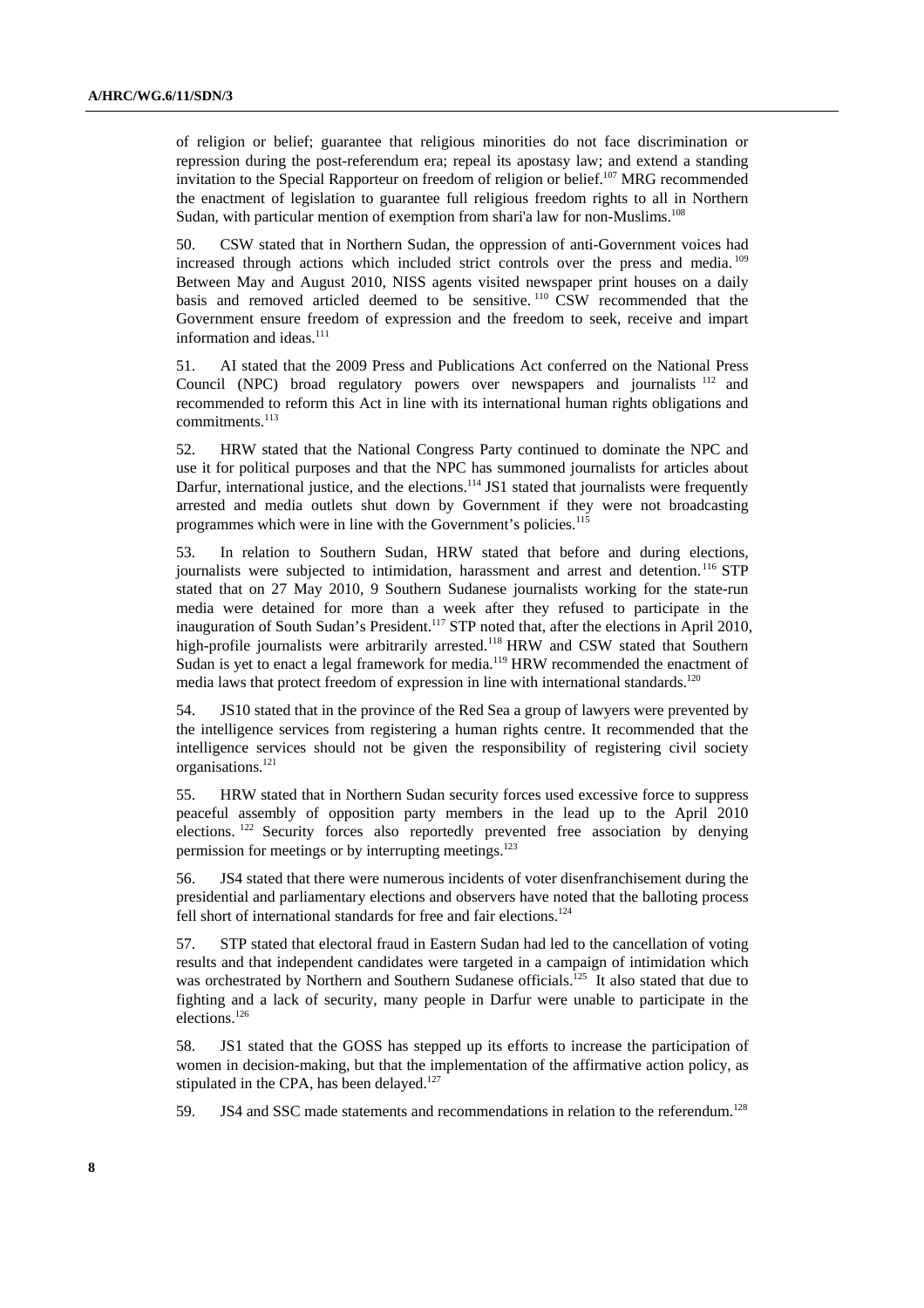#### **7. Right to work and to just and favourable conditions of work**

60. JS1 stated that in the employment sector, women in similar positions to men received lower salaries than their male counterparts and were denied promotions.<sup>129</sup> It also stated that in Western Bahr el Ghazal State, the authorities marginalized educated women.<sup>130</sup>

61. JS6 stated that countless children, mostly under the age of 14, have left their families in search of work within the towns and markets. Some departed "voluntarily" or at the urging of their parents to escape severe poverty while others were ensnared by labour traffickers. Some of the children end up getting jobs in the small hotels within the markets where they were overworked and poorly paid.<sup>131</sup>

#### **8. Right to social security and to an adequate standard of living**

62. HRW stated that the denial of the United Nations and humanitarian agencies access to civilian populations affected by violence deprived these communities of necessary humanitarian assistance.<sup>132</sup> Humanitarian agencies were prevented from reaching civilians affected by attacks in most parts of Eastern Jebel Mara throughout 2010.<sup>133</sup> HRW recommended that the GoNU grant full access for humanitarian aid to all populations in need, and comply with existing agreements regarding the operation of aid agencies in the Sudan, including the commitment to allow aid organizations to implement human rights and protection programmes.<sup>134</sup> MRG made similar recommendations, particularly regarding the enjoyment of the right to food of war-affected communities in Darfur since the expulsion of international non-governmental relief organisations and closure of domestic relief organisations in March 2009.<sup>135</sup>

63. JS1 stated that the public health institutions do not meet the required standards.<sup>136</sup> These institutions did not provide adequate health care as they lacked good medical diagnosis and had insufficient nurses. It stated there was an increase in HIV/AIDS and recommended that diagnosis kits should be provided to clinics to ensure HIV tests could be done.<sup>137</sup>

64. JS5 stated that there was insufficient delivery of services and information for maternal and reproductive health.<sup>138</sup> JS1 stated that the only school of midwifery in the Western Bahr El Ghazal State was closed down due to lack of funds.<sup>139</sup> JS5 stated Government expenditure on health services was  $low$ ,<sup>140</sup> and recommended an increase of 15 percent of the GDP.<sup>141</sup>

65. JS10 stated that in the province of the Red Sea there were insufficient medical facilities and that existing health centres lacked personnel, equipment and medication.<sup>142</sup> It recommended inter alia an increase in doctors and other medical personnel; training for mid-wives; and the establishment of new centres for the nutrition of women and children.<sup>143</sup>

66. JS10 stated that there was a shortage of water in the province of the Red Sea. There was need for new wells, as well as the repair of all broken wells.<sup>144</sup>

67. With regard to the situation in Darfur, COHRE referred to the May 2009 decision of the African Commission on Human and Peoples' Rights finding that Sudan failed to show that it refrained from forced eviction or the demolition of houses and property, and that it did not take steps to protect the victims from constant attacks and bombings, and the rampaging attacks by the Janjaweed militia.<sup>145</sup> COHRE recommended that Sudan rehabilitate economic and social infrastructure in Darfur.<sup>146</sup>

#### **9. Right to education and to participate in the cultural life of the community**

68. JS1 stated that Article 44 (1) and (2) of the INC guaranteed education for every citizen without discrimination, with primary education being compulsory and free.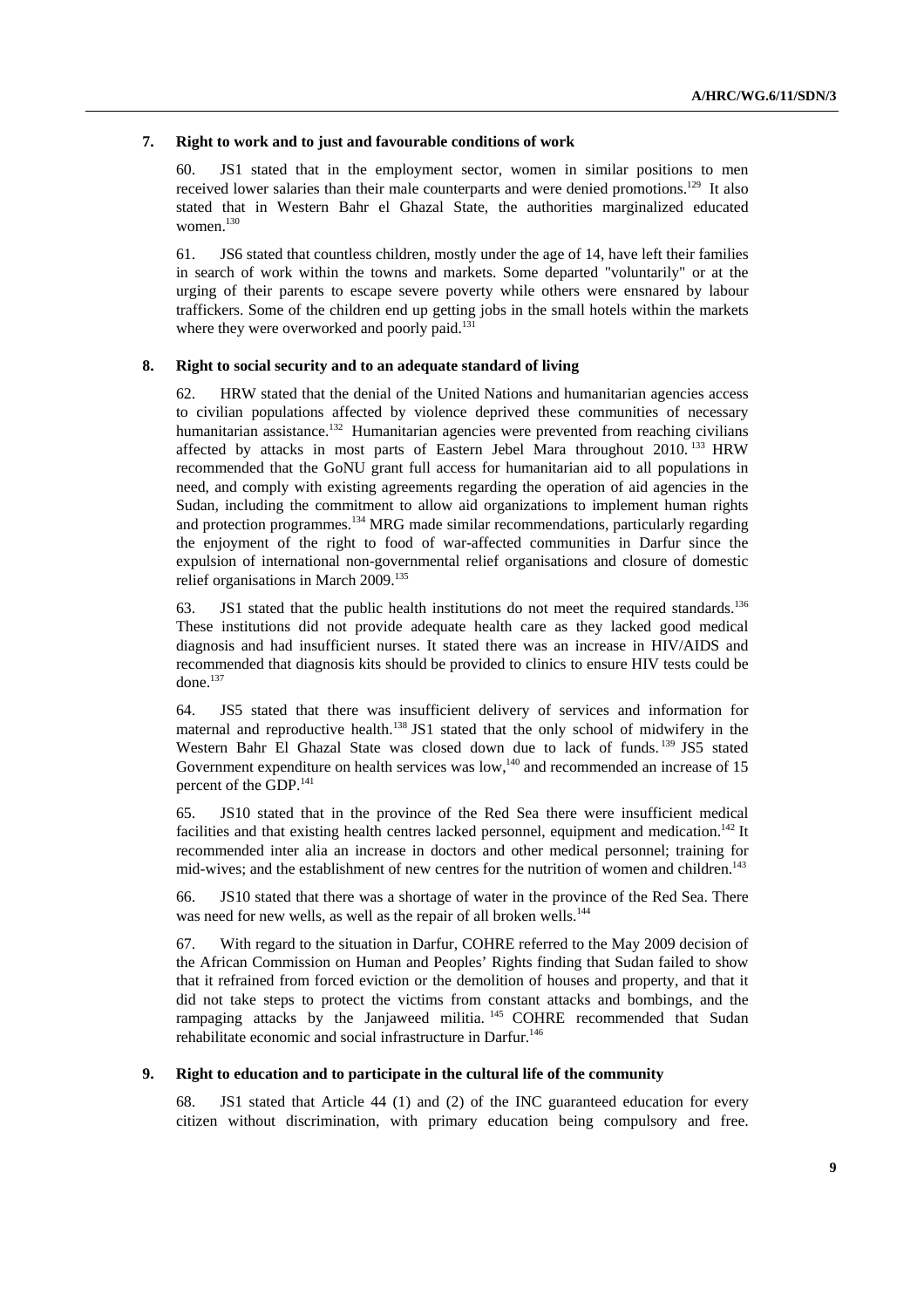Although there were programmes to implement this guarantee, the GoNU was unable to meet all the needs and students were therefore charged administrative costs.<sup>147</sup>

69. JS1 stated that parents preferred to send their sons to school and kept girls at home for household chores.<sup>148</sup> JS6 stated that girls were deprived of education because of the belief by parents that if girls were educated they will be driven from their traditions.<sup>149</sup> JS1 stated that girls were removed from school when they reached puberty.<sup>150</sup>

70. JS10 stated that in the province of the Red Sea, there was a shortage of schools and also insufficient teachers. It recommended better infrastructure for education, including vocational schools.<sup>151</sup>

71. JS1 stated that the right to education was compromised through the profiling of students considered to be supporters of groups that were in opposition to the GoNU. It stated that 90 percent of the students of southern origin who sat for their school certificate in 2010 were not admitted to universities in the national intake.<sup>152</sup>

72. JS1 stated that there were insufficient teachers in schools in the rural areas. There was also overcrowding in schools, with some classrooms having about 200 students and as a consequence, teachers found it difficult to track students' performance and their presence in school. Also, some pupils walk long distances to get to school.<sup>153</sup>

73. JSI stated that there were two curricula in Southern Sudan, the Sudan curriculum and the East African curriculum. The East African curriculum was in English while teachers in the State of Western Bahr el Ghazal were trained to teach in Arabic, and were thus unable to teach the new curriculum.<sup>154</sup> JSI recommended that Sudan should come up with a curriculum based on both curricula and teachers should be equipped to teach in both English and Arabic.<sup>155</sup>

#### **10. Minorities and indigenous peoples**

74. MRG stated that the SPLA was accused of taking a differential approach to ethnic groups in pacification and disarmament exercises, intervening against specific ethnic groups in a more aggressive way, resulting in human rights abuses.<sup>156</sup>

75. MRG stated that it was concerned that the GoSS had leased 16,800 square kilometres of land in Jonglei State to a foreign company. It stated that this vast tract of land was in an area which was inhabited by ethnic groups who, in many cases, exercise a collective, customary form of ownership of land, without formalised legal title.<sup>157</sup> MRG recommended that the South Sudan Land Commission investigate this matter with a view to compensating communities and individuals whose land was found to have been expropriated with land of equal value.<sup>158</sup>

### **11. Internally displaced persons**

76. JS3 stated that people living in IDPs camps in Darfur were deprived of basic services such as good housing, water, schools and health facilities.<sup>159</sup> CSW expressed concern about the GoNU's "New Strategy for Darfur" which, it stated, implied that the humanitarian crisis was over and that the humanitarian capacity could be shifted to development.<sup>160</sup> CSW described this approach as dangerous as more humanitarian aid, rather than less, was required.<sup>161</sup>

77. CSW stated that the humanitarian situation in Darfur remained critical, with more than 2.7 million people internally displaced, and the relief capacity has never recovered since the expulsion of aid organisations in March 2009.<sup>162</sup>

78. CSW expressed concern at the insistence by the GoNU on the "return" of displaced persons, particularly as the Government has expelled from Darfur key officials of the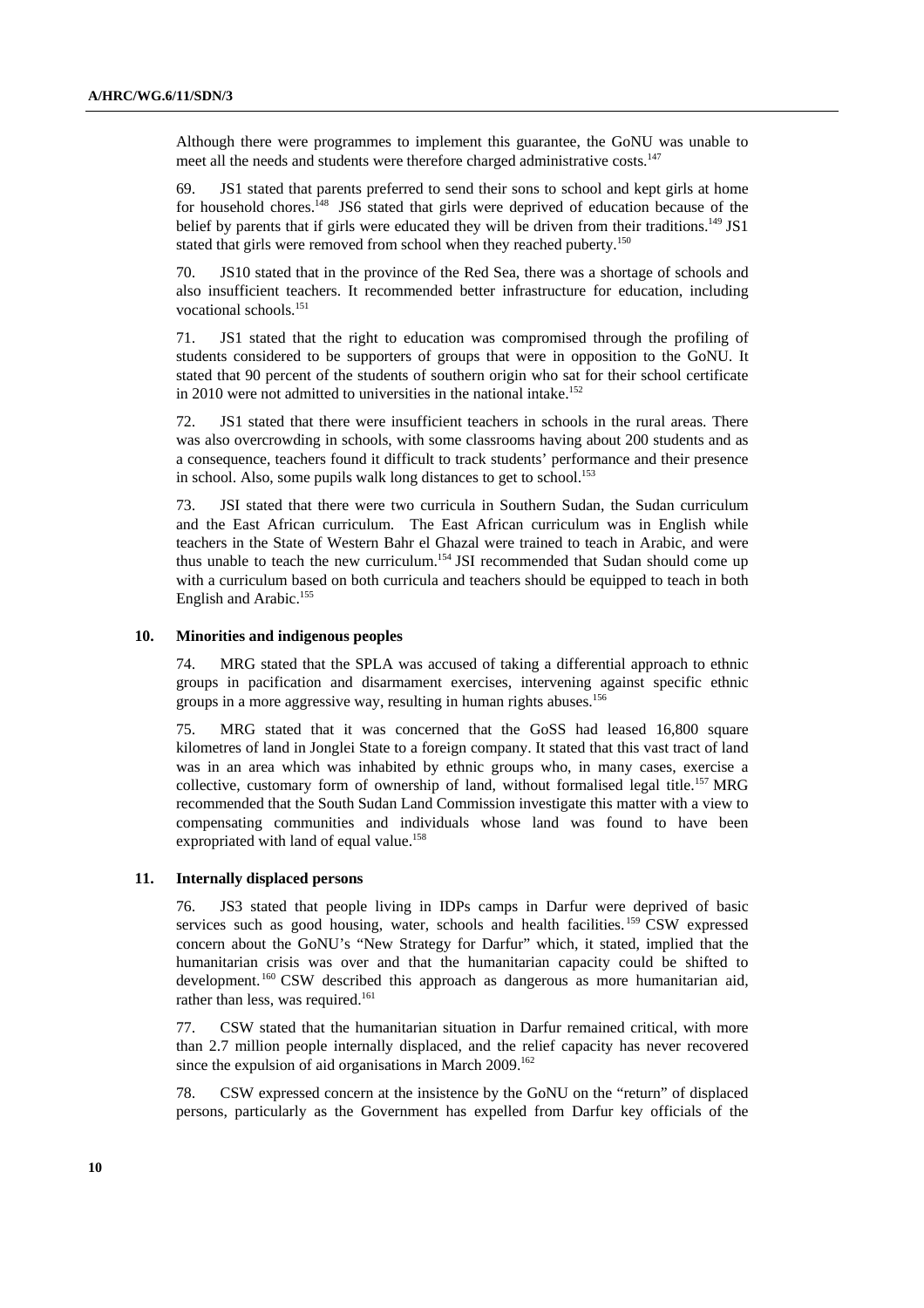United Nations High Commission for Refugees (UNHCR), the International Committee of the Red Cross (ICRC), and the intergovernmental International Organization for Migration (IOM).163 JS4 stated that the humanitarian situation of IDPs camps, particularly in Darfur have witnessed an alarming deterioration due to the expulsion of humanitarian organizations. MRG stated that the expulsion significantly impacted on the enjoyment of the right to food by IDPs.<sup>164</sup>

79. STP stated that there was no credible initiative by the Sudanese authorities to ensure the safe return of the persons living in camps in Darfur and a neighbouring country. STP called for an improvement in security and protection of the civilian population. This will allow for a voluntary and peaceful resettlement of IDPs to their villages.<sup>165</sup>

## **III. Achievements, best practices, challenges and constraints**

N/A

## **IV. Key national priorities, initiatives and commitments**

## **Specific recommendations for follow-up**

80. AI stated that of the 45 recommendations made by the Group of Experts on Darfur in 2007, 11 have yet to be implemented and 30 remain in the process of implementation.<sup>166</sup> It recommended that the Sudan continue to implement the recommendations by the Group of Experts.<sup>167</sup>

81. JS4 stated that Sudan has refused to implement recommendations of various United Nations bodies, including the many recommendations compiled by the former Group of Experts on Darfur at the United Nations Human Rights Council.<sup>168</sup>

## **V. Capacity-building and technical assistance**

N/A

*Notes* 

 $1$  The stakeholders listed below have contributed information for this summary; the full texts of all original submissions are available at: www.ohchr.org. (One asterisk denotes a non-governmental organization in consultative status with the Economic and Social Council. Two asterisks denote a national human rights institution with "A" status).  *Civil society* 

| AI             | Amnesty International, London, United Kingdom. <sup>*</sup>                  |
|----------------|------------------------------------------------------------------------------|
| <b>COHRE</b>   | The Centre on Housing Rights and Evictions, Geneva, Switzerland.             |
| CSW            | Christian Solidarity Worldwide, Surrey, United Kingdom.                      |
| <b>DRDC</b>    | Darfur Relief and Documentation Centre, Geneva, Switzerland.                 |
| <b>GIEACPC</b> | Global Initiative to End All Corporal Punishment of Children.                |
| HRW            | Human Rights Watch, New York, United Stets of America.                       |
| IHRC           | Islamic Human Rights Commission, Wimberley, United Kingdom.                  |
| JC             | Jubilee Campaign, Surrey, United Kingdom.                                    |
| JS 1           | Joint Submission 1: The Human Rights Committee comprising Justice and Peace, |
|                | Sudan; Commission of the Catholic Church, Sudan; Women Training and          |
|                | Promotion Association, Sudan: Women Development Group, Sudan: Women          |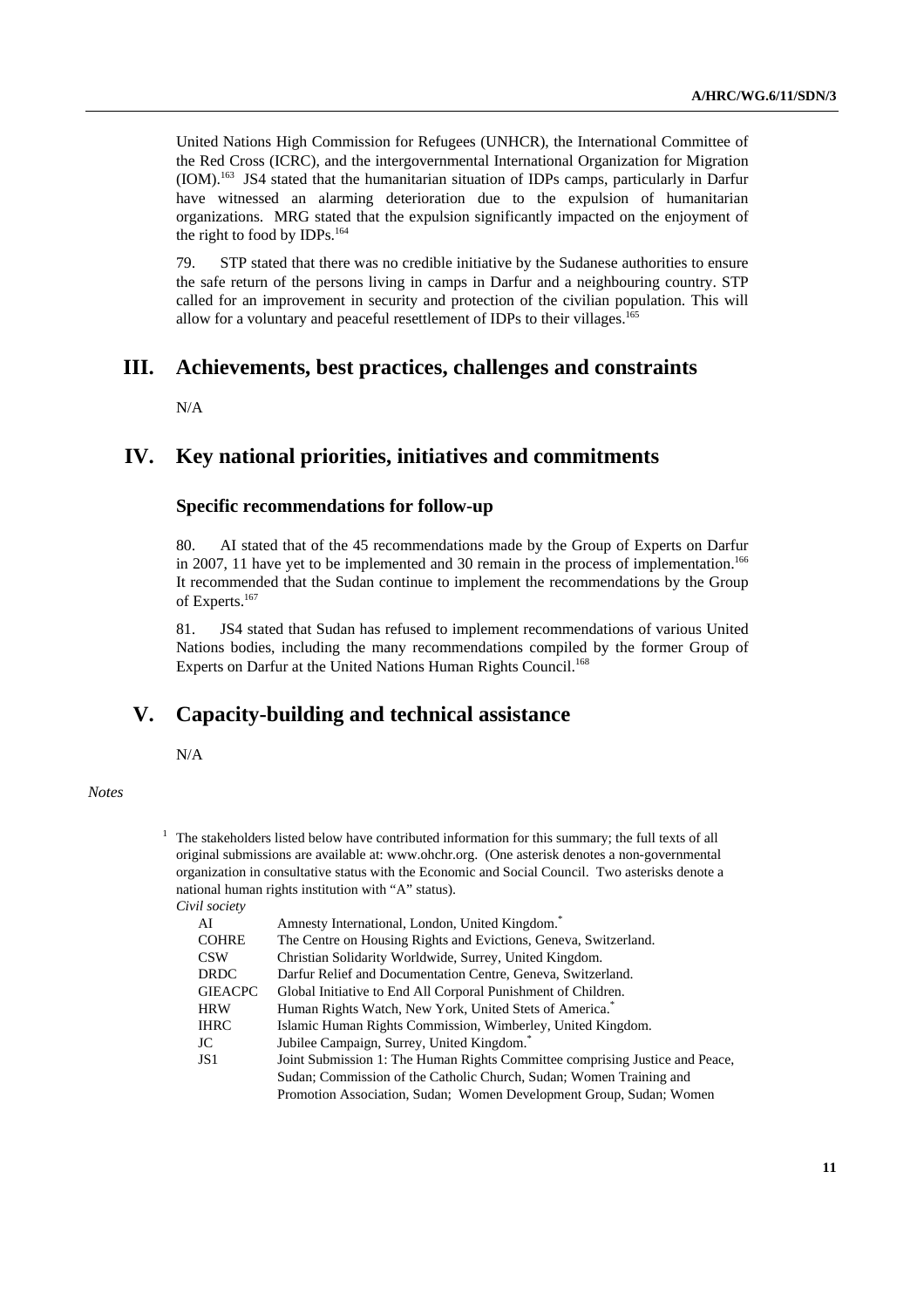Empowerment Group, Sudan; Sawa Sawa, Sudan; Muslim Women's Association, Sudan; My Sister's Keeper, Sudan; and Alma's Centre for the Girl Child Empowerment, Sudan. JS2 Joint Submission 2: Redress Trust, London, United Kingdom; Sudanese Human Rights Monitor, Sudan. JS3 Joint Submission 3: Izza Peace Foundation, Khartoum, Sudan; African American Society for Humanitarian Aid and Development; Khartoum, Sudan;<sup>\*</sup> and Bridges International, Khartoum, Sudan.\* JS4 Joint Submission 4: Cairo Institute for Human Rights, Cairo, Egypt; \* Bahrain Centre for Human Rights, Bahrain; and Palestinian Organisation for Human Rights, Lebanon. JS5 Joint Submission 5: SABA Organization for Child/Mother best Interest Action, Sudan ; Asmaa Society for Development, Sudan; SEEMA Centre for Training and Protection of Women and child Rights, Sudan; Sudanese Organization for Research and Development, Sudan. JS6 Joint Submission 6: Generation in Action, Sudan; Green Star Initiatives, Sudan. JS7 Joint Submission 7: Mutawinat Association, Sudan; Legal Podium, Sudan; Blees Centre, Sudan; El-Manar Association, Sudan; El-Gandr Centre, Sudan. JS8 Joint Submission 8: United Nations Foundation/Better World Campaign, Washington, USA; Southern Sudan Organization for Relief and Development, Juba, Sudan; IDEA –Organization Southern Sudan, Juba, Sudan; Women Self-Help Development Organization, Juba, Sudan; Southern Sudan Deaf Development Concern, Juba, Sudan; Sudan Self-Help Foundation, Juba, Sudan; Equatoria State Association of the Physically Disabled, Juba, Sudan; South Sudan Association of the Visually Impaired, Juba, Sudan; Equatoria State Union of Visual Association, Juba, Southern Sudan; Catholic Church -Women Desk, Juba, Sudan; Kajo-Keji Human rights Community Awareness Programme, Juba, Sudan; Lokita Charitable Society, Juba, Sudan; NESI Net Work New Sudan Ingenious NGO, Juba, Sudan; South Sudan Human Right Society for Advocacy, Juba, Sudan; Community Empowerment for Progress Organization, Juba, Sudan; South Sudan Women General Association, Juba, Sudan; and Southern Sudan Law Society, Juba, Sudan. JS9 Joint Submission 9: Mutawint Group, Sudan; Legal Forum, Sudan; Bliss Centre, Sudan; Al Manan Society, Sudan; and Gender Center, Sudan. JS10 Joint Submission 10: Irsa'a Centre for Legal Aid, Sudan; Nuba Mountain Solidarity League, Sudan; Equatorial Son's League, Sudan; Activists in Voluntary Work, Sudan; Portsudan Madinaty Newspaper, Sudan; Progress Centre for Social Development, Sudan; Liaison Movement, Sudan; Assamandal Theatre Group, Sudan; Legal Forum, Sudan. MFPD Maarij Foundation for Peace and Development, Sudan. MRG Minority Rights Group International, London, United Kingdom. SSC Society Studies Centre, Khartoum, Sudan.\* STP Society for Threatened Persons, Göttingen, Germany. <sup>2</sup> AI, p. 5.  $3$  COHRE, p. 4, para. 9. 4 CSW, p. 1; JS7, p. 4.  $5$  JS9, p. 5.  $6$  JS3, p. 6. DRDC, p. 1. 8 DRDC, p. 1.  $9$  JS7, p. 4.  $10$  JS9, p. 5.  $11$  JS2, p. 5.

 $12$  JS2, p. 5.

7

- 13 HRW, p. 6.
- $14$  JS2, p. 3.
- $15$  JS2, p. 5.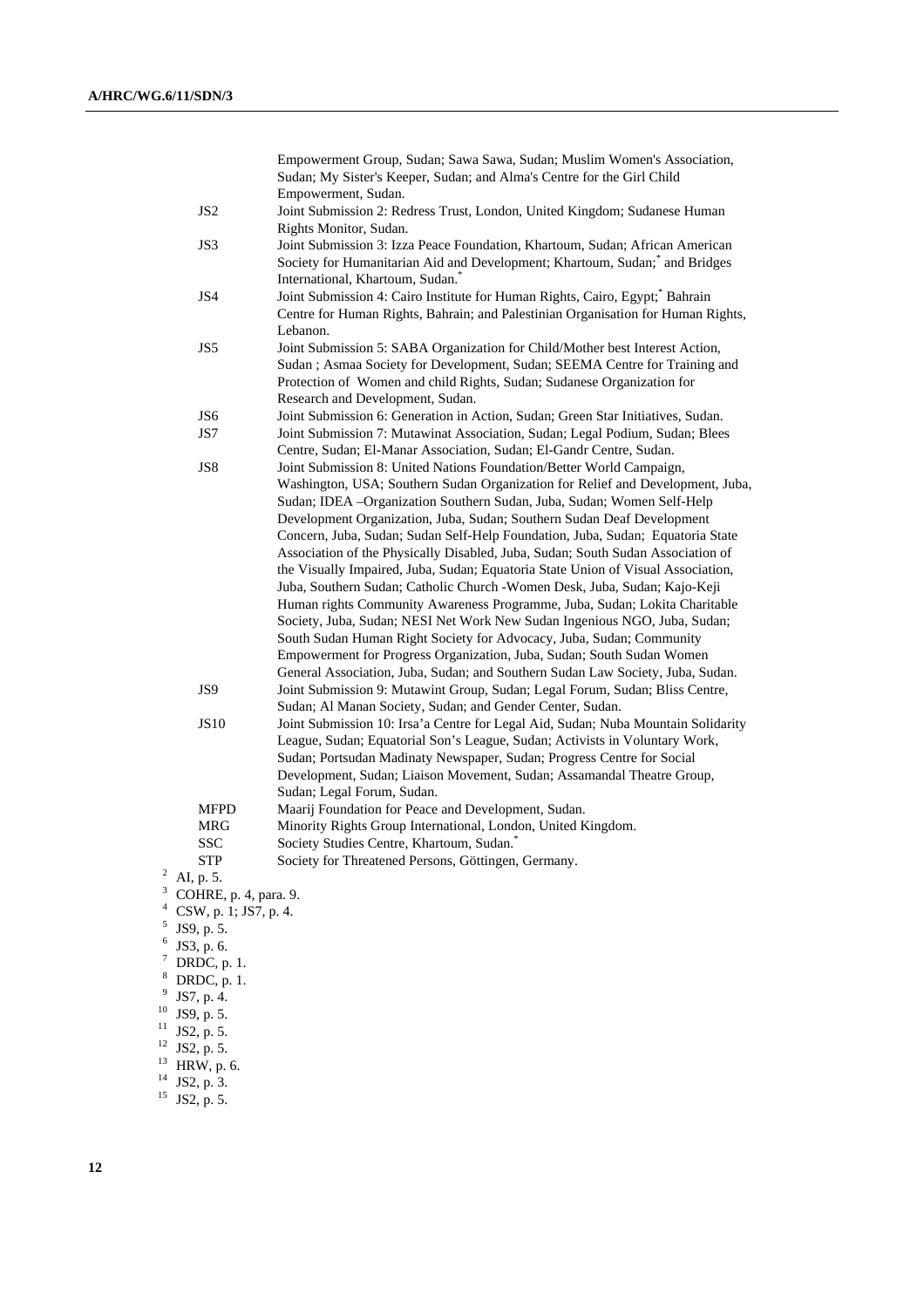- 16 COHRE, p. 3, para. 8.
- 17 SSC; p. 2.
- 18 SSC; p. 2.
- $19$  IHRC, p. 4.
- $20$  JC, p. 5.
- <sup>21</sup> JS7, p. 2.
- <sup>22</sup> JS7, p. 4.
- 
- $23$  JS8, p. 1.
- $24$  JS1, p. 7.
- <sup>25</sup> JS6, para. 13.
- $26$  AI, p. 5.
- <sup>27</sup> AI, p. 5.
- $^{28}$  AI, p. 5.
- <sup>29</sup> JS5, p. 3.
- $30$  AI, p. 5.
- $31$  JS1, p. 8.
- $32$  JS8, p. 2.
- 33 MRG, p. 2, referring to an article entitled "S. Sudanese risk citizen rights in vote minister", Reuters, 25/9/2010, http://www.reuters.com/article/idUSTRE68O0P420100925). 34 MRG, p. 2.
- 
- 35 MRG, p. 3.
- 36 JS5, p. 5.
- $37$  AI, p. 5.
- 38 AI, p. 5.
- 39 HRW, p. 6.
- $40$  DRDC, p. 3.
- $41$  HRW, p. 3.
- $42$  HRW, p. 5.
- 43 AI, p. 1. See also HRW, p. 5.<br>44 AI, p. 1.
- 
- 45 AI, p. 1. See also STP, pp. 1–2.
- $^{46}$  AI, p. 4. See also HRW, p. 5.
- $47 \text{ JS4, p. 9, para. 31.}$
- 48 AI, p.3.
- 49 JS4, p. 5, para. 18.
- 50 JS4, p. 9, para. 7.
- $51$  HRW, p. 6.
- 52 STP, p. 3.
- 53 JS3, p. 5.
- 54 JS3, p. 8.
- 55 JS3, p. 8.
- $^{56}$  JS2, p. 5. See also JS5, p. 4.<br><sup>57</sup> JS2, p. 5.
- 
- 58 JS2, p. 5.
- 59 CSW, para. 17.
- 
- $^{60}$  CSW, para. 18. See also STP, p. 2.<br><sup>61</sup> CSW, para. 18.
- 
- 62 CSW, para. 19.
- <sup>63</sup> According to CSW, "*zina*" is the term used to describe premarital or extramarital sexual intercourse.<br><sup>64</sup> CSW, para. 10.
- 
- 65 CSW, paras. 10–11.
- 66 CSW, para. 13.
- 67 JS5, p. 5.
- 68 JC, p. 4.
- $^{69}$  JC, p. 5.
- 70 JS3, p. 8.
-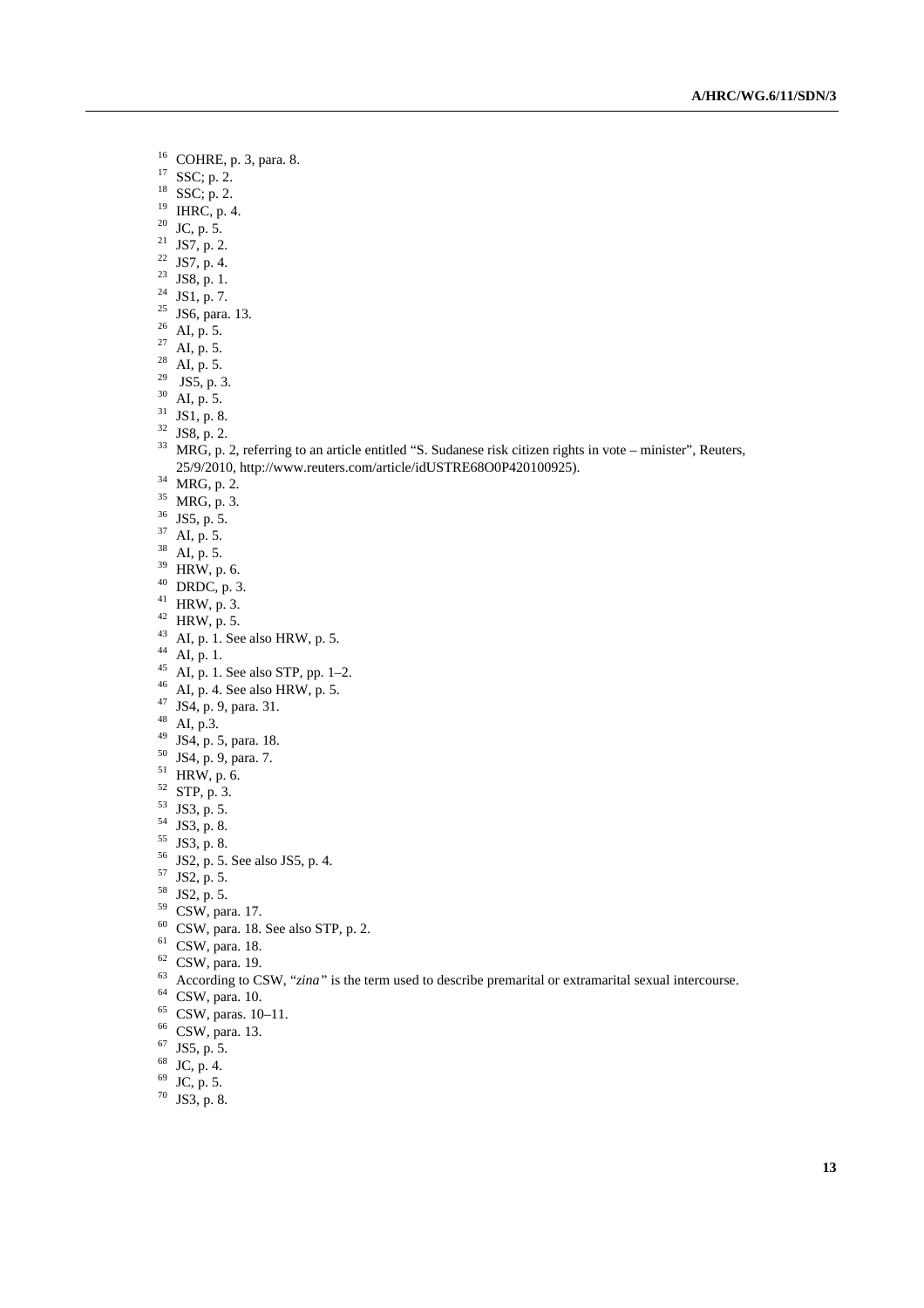71 CSW, para. 14. 72 CSW, para. 17.  $73$  JS3, pp. 4 and 6.  $74$  GIEACPC, p. 2.  $75$  GIEACPC, p. 2.  $76$  GIEACPC, p. 2. 77 JS8, p. 7. 78 JS8, p. 7.  $79$  AI, p. 3. 80 DRDC, p. 3. 81 AI, p. 3.  $^{82}$  AI, p. 5; HRW, p. 5. 83 DRDC, p. 2. 84 JS8, p. 3.  $85$  JS1, p. 5. 86 DRDC, p. 3. 87 DRDC, p. 3. 88 DRDC, p. 4. 89 STP, p. 2. 90 HRW, p. 4.  $^{91}$  HRW, p. 4. 92 STP, p. 2. 93 STP, p. 3. 94 DRDC, p. 4. 95 AI, p. 2. 96 AI, p. 4. 97 STP, p. 4.  $\frac{98}{99}$  JS1, p. 5.<br>99 JS1, p. 5. 100 IS7, p. 1.<br>
101 IS7, p. 2.<br>
102 IS6, para. 15 (4).<br>
103 IS10, p. 4.<br>
104 IS10, p. 4.<br>
105 IS10, p. 4.<br>
106 CSW, para. 21.<br>
107 CSW, para. 25.<br>
109 CSW, paras. 4–5.<br>
110 CSW, paras. 4–5.<br>
1110 CSW, paras. 4–5.<br>
1111 AI